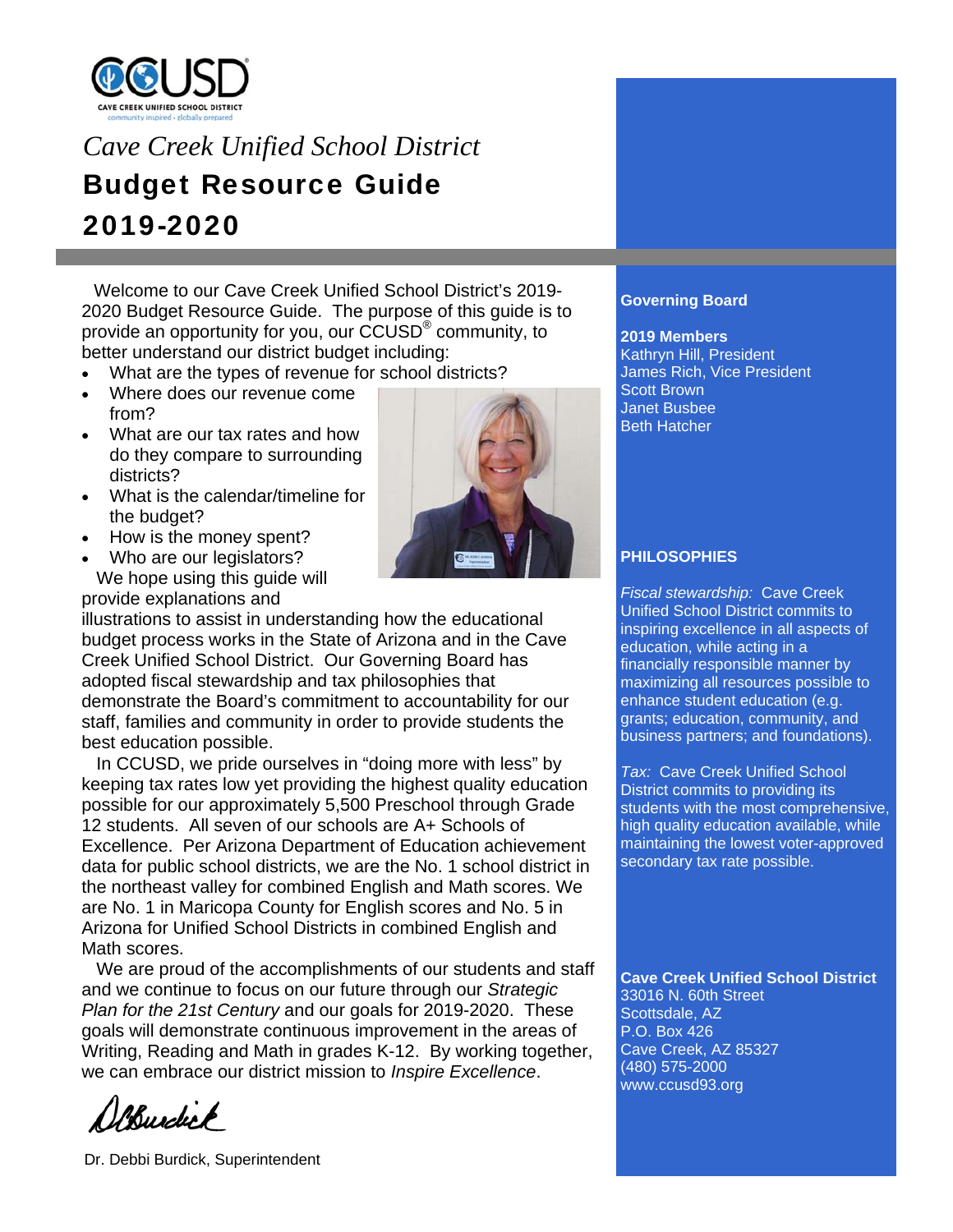# **CCUSD® Revenue Sources**

#### **MAINTENANCE AND OPERATION**

 This fund is used to budget expenditures for the daily operation of the school district, e.g. salaries, benefits, utilities, paper, pencils, etc. It is funded through the state by the primary tax rate. Funds generated by the primary tax rate are allocated to each school district using a statedefined formula. M & O funds cannot be used for capital items such as construction or new computers.

#### **CAPITAL**

 There is one Capital Fund available for the daily operation of the district.

 This fund accounts for budgeted expenses to obtain items by purchase, lease-purchase, lease or long-term lease of capital items. Capital funds are used for such things as construction, computers, and textbooks.

#### **OVERRIDES**

 An override is a way for a school district to generate additional revenue with voter approval. There are three types of overrides: Special Program, Capital, and Maintenance and Operation (M & O). The Special Program override allows a District to increase its Maintenance and Operation (M & O) budget by up to 5% for seven years. It may be paired with a general M & O override which allows for an increase of up to 10% for seven years. In place of these two, a District may have a general M & O override of up to 15% for seven years. Full funding of these overrides occurs for the first five years, then decreases by one-third each year, unless renewed. A Capital override may be approved and provides funding for capital purchases at a stated dollar amount per year for a stated number of years. Currently, up to 75 percent of the school districts in Maricopa County operate with some type of override. **However, CCUSD® does not have any type of override in place at this time.** 

#### **BONDS**

 A bond is a debt instrument that is secured by a political subdivision of Arizona. It allows school districts to fund projects immediately and pay back the debt over time from the taxation of homes and businesses in the district. **In November of 2014, the local taxpayers approved the issuance of \$30 million in new bonds for the renovation of existing facilities, a small amount of new construction, grounds improvements, technological improvements, and the purchase of student transportation vehicles. In addition, the taxpayers approved the use of approximately \$10 million of existing bond funds for the renovation of existing facilities, grounds improvements, and technological improvements.**

#### **FEDERAL GRANTS**

 These funds are provided by the federal government to pay for federally mandated programs such as Title 1 (remedial education).

#### **STATE GRANTS**

 The district receives these funds from the State of Arizona after completing an application and review process. They must be used for specific programs.



# **CCUSD® 2019-2020 BUDGET**

| <b>Maintenance and Operation</b><br>(Operating Budget)<br>Capital | \$34,884,968<br>\$3,239,313 |         |  |
|-------------------------------------------------------------------|-----------------------------|---------|--|
| <b>State and Federal Grants</b><br><b>Received</b>                |                             |         |  |
| <b>CTE Federal Perkins</b>                                        | \$                          | 93,960  |  |
| <b>CTE State Priority</b>                                         | \$                          | 57,104  |  |
| <b>IDEA-Basic Entitlement</b>                                     | \$                          | 719,940 |  |
| <b>IDEA-Preschool</b>                                             | \$                          | 18,074  |  |
| <b>School Safety Program</b>                                      | \$                          | 94,526  |  |
| AZ High School Health & Wellness                                  | \$                          | 100,000 |  |
| <b>Title I LEA-ESEA</b>                                           | \$                          | 327,955 |  |
| <b>Title II Improving Teacher</b>                                 | \$                          | 115,072 |  |
| <b>Title IV</b>                                                   | \$                          | 23,421  |  |
| <b>Gifted Ed Grant</b>                                            | \$                          | 4,033   |  |
| TOTAL                                                             | ዴ                           | 1554085 |  |

#### **TERMS TO KNOW**

**budget:** a financial plan that advances the mission of the organization utilizing available financial resources.

 $\overline{\$}$  1,554,085

**budgeting:** a priority-setting process for expenditures.

**bond:** a debt instrument that is secured by a political subdivision of Arizona. It allows school districts to fund projects immediately and pay back the debt over time against the taxation of homes and businesses in the district.

**override:** a mechanism for a school district to generate additional revenue with voter approval; there are three types of overrides: Special Program, Capital, and Maintenance and Operation (M & O).

**primary tax rate:** this tax rate is applied to homes and businesses in a school district to help support the M & O and capital budgets.

**secondary tax rate**: this tax rate is applied to homes and businesses to pay for overrides and bonds.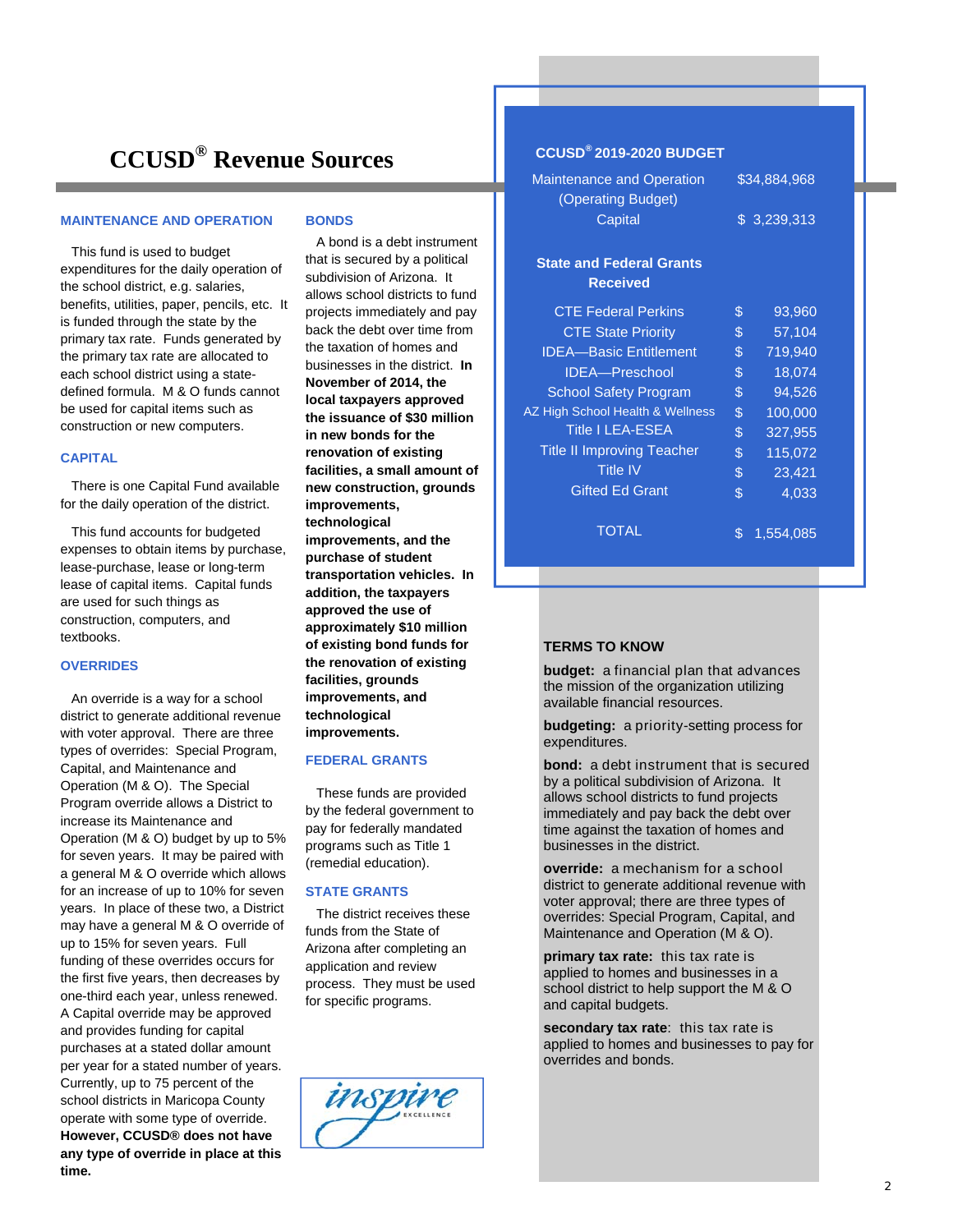





| 2019-2020 | Cave Creek | Fountain<br>Hills | Scottsdale | Paradise<br>Valley | Deer Valley | Peoria   |
|-----------|------------|-------------------|------------|--------------------|-------------|----------|
| Primary   | \$1.6492   | \$1,6792          | \$2.5928   | \$3.9125           | \$3.9346    | \$3,8591 |
| Secondary | \$0.1697   | \$0.6374          | \$1.0538   | \$2,4734           | \$2,5090    | \$2,9423 |
| Combined  | \$1.8189   | \$2,3166          | \$3.6466   | \$6,3859           | \$6,4436    | \$6,8014 |

#### **Where does the funding come from?**

 The legislature determines funding levels for school districts.

 The majority of funding for public education comes from the taxpayers. The state collects and allocates money to school districts using a state-defined formula. It is the Legislature that decides how much money schools will receive and which educational programs will be funded.

 If you have questions regarding public education funding, contact your state representative. Below is a list of the representatives in the Cave Creek Unified School District as of January, 2019.

### **DISTRICT 1**

**Sen. Karen Fann** *(R)* kfann@azleg.gov

**Rep. Noel Campbell** *(R)* ncampbell@azleg.gov

**Rep. Steve Pierce** *(R)* spierce@azleg.gov

# **DISTRICT 15**

**Sen. Heather Carter** *(R)* hcarter@azleg.gov

**Rep. John Allen** *(R)* jallen@azleg.gov

**Rep. Nancy Barto** *(R)* nbarto@azleg.gov

### **DISTRICT 23**

**Sen. Michelle Ugenti-Rita** *(R)* mugenti-rita@azleg.gov

**Rep. John Kavanagh** *(R)* jkavanagh@azleg.gov

**Rep. Jay Lawrence** *(R)* jlawrence@azleg.gov

For up-to-date information about bills being considered in the Legislature, go online to www.azleg.state.az.us. Or call: (602) 926-3559 (Senate) (602) 926-4221 (House)